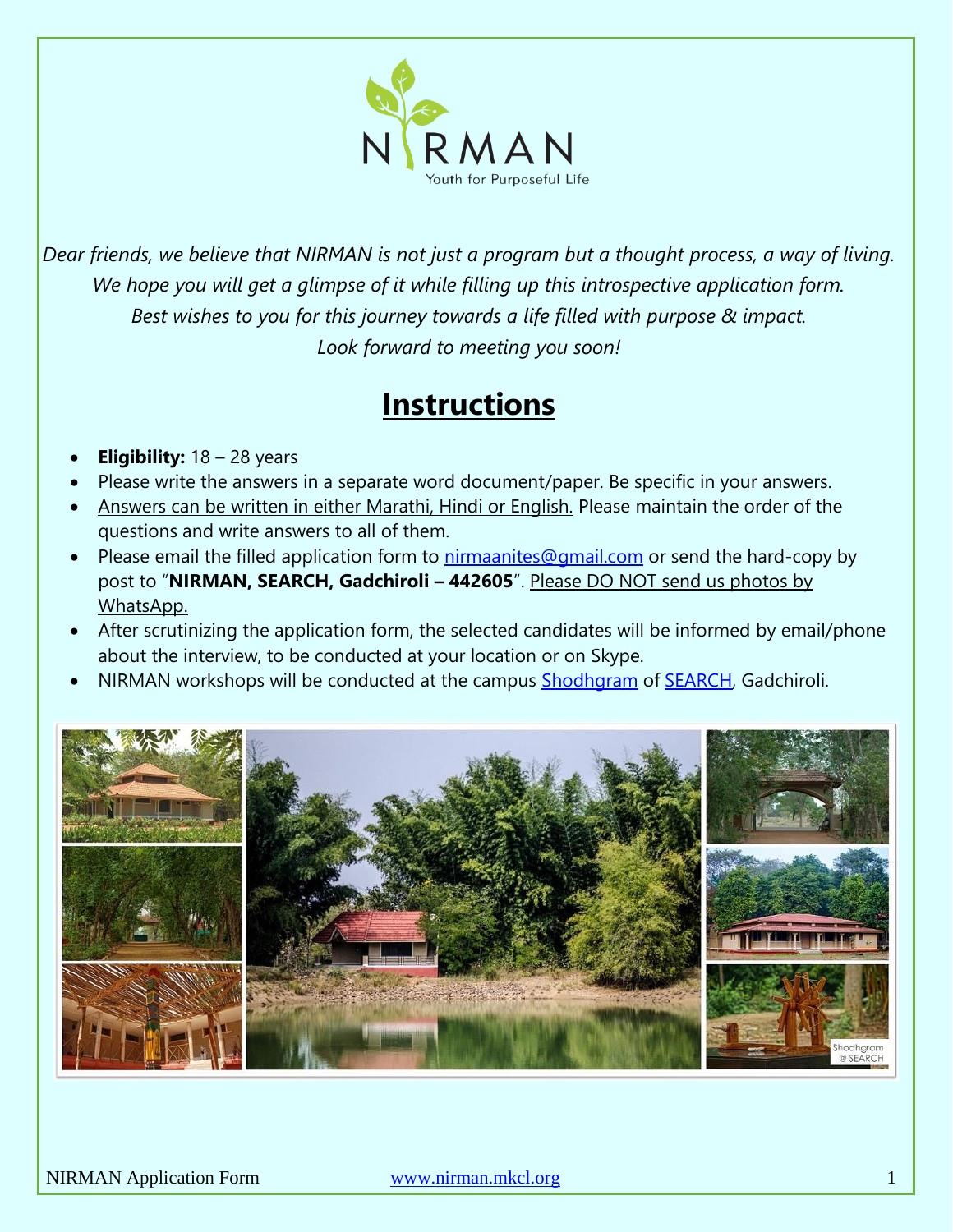## **NIRMAN Application Form**

### **A) About Self स्वत:विषयी:**

- 1. Name (नाव):
- 2. Birth date (जन्मतारीख):
- 3. Gender (लिंग):
- 4. Contact No. (फोन निंबर):
- 5. E-mail id  $(\xi \vec{H}\vec{\sigma})$ :
- 6. Current Address (सध्याचा पत्ता):
- 7. Permanent Address (मूळ पत्ता):
- 8. Education (लिक्षण):
- 9. Institute/College (कॉलेज):
- 10. Current Job Profile (if any) [नोकरी/व्यवसाय (असलयास)]:
- 11. Write about your family background in brief (तुमचे कुटुंब व त्यातील व्यक्तींविषयी थोडक्यात माहिती लिहा):

\*\*\*\*\*\*\*\*\*\*\*\*\*\*\*\*\*\*\*\*\*\*\*\*\*\*\*\*\*\*\*\*\*\*\*\*\*\*\*\*\*\*\*\*\*\*\*\*\*\*\*\*\*\*\*\*\*\*\*\*\*\*\*\*\*\*\*\*\*\*\*\*\*\*\*\*\*\*\*\*\*\*\*\*\*\*\*\*\*\*

## **B) About Self: Thoughts, Emotions, Action स्वतः विषयी: विचार, भािना, कृ ती**

Please answer the following questions in a clear and concise manner; your answers need not be long, but should clearly convey your viewpoint. कृपया पुढील प्रश्नांची थोडक्यात पण स्पष्ट शब्दात उत्तरे द्यावी.

- 1. What kind of work do you intend to do after your education/ if already working, what are you doing? What was your thought process while taking the decision? शिक्षण पूर्ण झाल्यावर तुम्ही काय काम करू इच्छिता/ सध्या काम करत असल्यास, काय काम करत आहात? हेच काम करावे असा निर्णय घेताना काय विचार केला ?
- 2. How did you come to know about NIRMAN? Why are you interested in being a part of NIRMAN? तुम्हाला निर्माणबद्दल कुठन, कसे कळले? तुम्हाला निर्माणमध्ये का सहभागी व्हावेसे वाटते?
- 3. Today, what are the questions about your life whose answers you are searching for? आजच्या घडीला तुम्हाला स्वतःच्या आयुष्याबद्दल पडलेले असे कुठले प्रश्न आहेत ज्यांचा तुम्हाला शोध आहे?
- 4. Describe your own service experience(s) or any past experiences relevant to the social sector. If you have no such experience, what has stopped you till today? सामाजिक क्षेत्राशी अथवा सेवाकार्याशी संबंधित तुमचे प्रत्यक्ष अनुभव वर्णन करा. नसलयास, मनातील इच्छेला प्रत्यक्षात आणण्यात तुम्हाला आजवर काय अडचण जाणवली आहे?
- 5. List 5 books that you have read and liked the most. (Title and author) तम्ही वाचलेली व तुम्हाला आवडलेली अशी 5 पुस्तकांची नावे लिहा. (शीर्षक व लेखक)
- 6. In your productive lifetime, what kind of social impact do you imagine bringing about? Who would likely benefit from your work? (Be as specific as possible) तुमच्या जीवनकाळात तुम्ही काय प्रकारचा सामाजिक बदल घडवून आणू इच्छिता? तुमच्या कृतींतून नेमका कोणाला फायदा / उपयोग होईल? (शक्य तितक्या नेमक्या शब्दात लिहा)
- 7. Please tell us about a person (apart from your parents) who has had a major influence on you. Why do you think so? तुमच्यावर ज्यांचा खूप प्रभाव पडला आहे अशा एका व्यक्तीबद्दल (तुमचे आई – वडील सोडून) सांगा. असे तुम्हाला का वाटते हे देखील सांगा.

\*\*\*\*\*\*\*\*\*\*\*\*\*\*\*\*\*\*\*\*\*\*\*\*\*\*\*\*\*\*\*\*\*\*\*

NIRMAN Application Form [www.nirman.mkcl.org](http://www.nirman.mkcl.org/) 2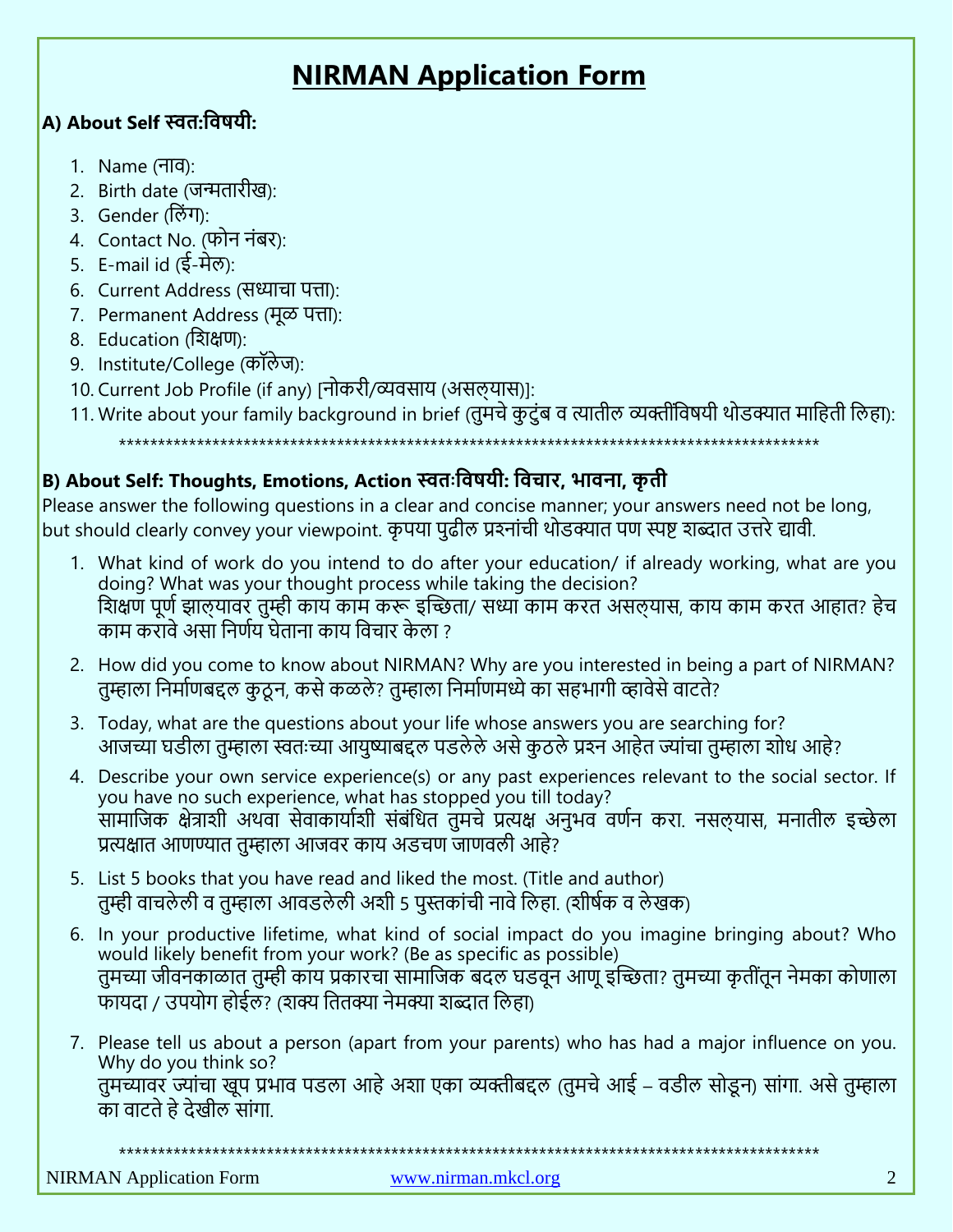## **C) About Society समाजाविषयी:**

This section is about society and social problem solving. You can make use of any available resources to find out relevant facts and information as per the need. या विभागामधील प्रश्न सोडवताना तुम्हाला गरज भासलयास माहिती मिळवण्यासाठी कुठलयाही ज्ञानस्त्रोतांचा वापर करायला हरकत नाही.

- 1. Every year in India, ~5 crore Indians are pushed below poverty line due to expenditure on healthcare. What according to you are the reasons for this disaster? Explain. दर वर्षी, आरोग्यसेवेवरील खर्च न झेपलयामुळे सुमारे 5 कोटी भारतीय जनता ही दारिद्यरेषेखाली ढकलली जाते. तमच्या मते अशी परिस्थिती उद्भवण्याची काय कारणे आहेत? स्पष्ट करा.
- 2. Look at the following graph and table. What are your conclusions? Do you think this situation is fair? What could be some possible ways to remedy it? खाली दिलेल्या ग्राफ व तक्त्याकडे बघा. त्यावरून तुमचे प्रमुख निष्कर्ष काय? ही परिस्थिती न्याय्य आहे का? यामध्ये बदल करण्यासाठी काही संभाव्य उपाय काय असू शकतात?



| No.            | <b>Country</b>  | No. | <b>Country</b> | INo.      | <b>Country</b>   | No. | lCountrv             | No. | <b>Country</b> |
|----------------|-----------------|-----|----------------|-----------|------------------|-----|----------------------|-----|----------------|
|                | <b>Honduras</b> |     | Pakistan       | 13        | Belize           | 19  | Canada               | 25  | Kazakhstan     |
| $\overline{2}$ | Myanmar         | 18  | Vietnam        | 14        | l Oman           | 20  | Luxembourg           | 26  | Estonia        |
| 3              | <b>Haiti</b>    | 9   | Dominica       | 115       | <b>Baharin</b>   | 21  | lusa                 | 27  | New Zealand    |
| <b>4</b>       | Philippines     | 10  | Kuwait         | <b>16</b> | <b>Australia</b> | 22  | Trinidad & Tobago 28 |     | Russia         |
| 5              | Nicarugua       | 11  | <b>Brunei</b>  | 17        | <b>UAE</b>       | 23  | lGrenada             | 29  | Mongolia       |
| <b>6</b>       | Bangladesh      | 12  | Qatar          | 18        | Libva            | 24  | Saudi Arabia         | 30  | <b>India</b>   |

*Source: Pravin Mulay, Alumnus NIRMAN 9, M.Tech. IIT Bombay, Research Associate at Farmers for Forests*

NIRMAN Application Form [www.nirman.mkcl.org](http://www.nirman.mkcl.org/) 3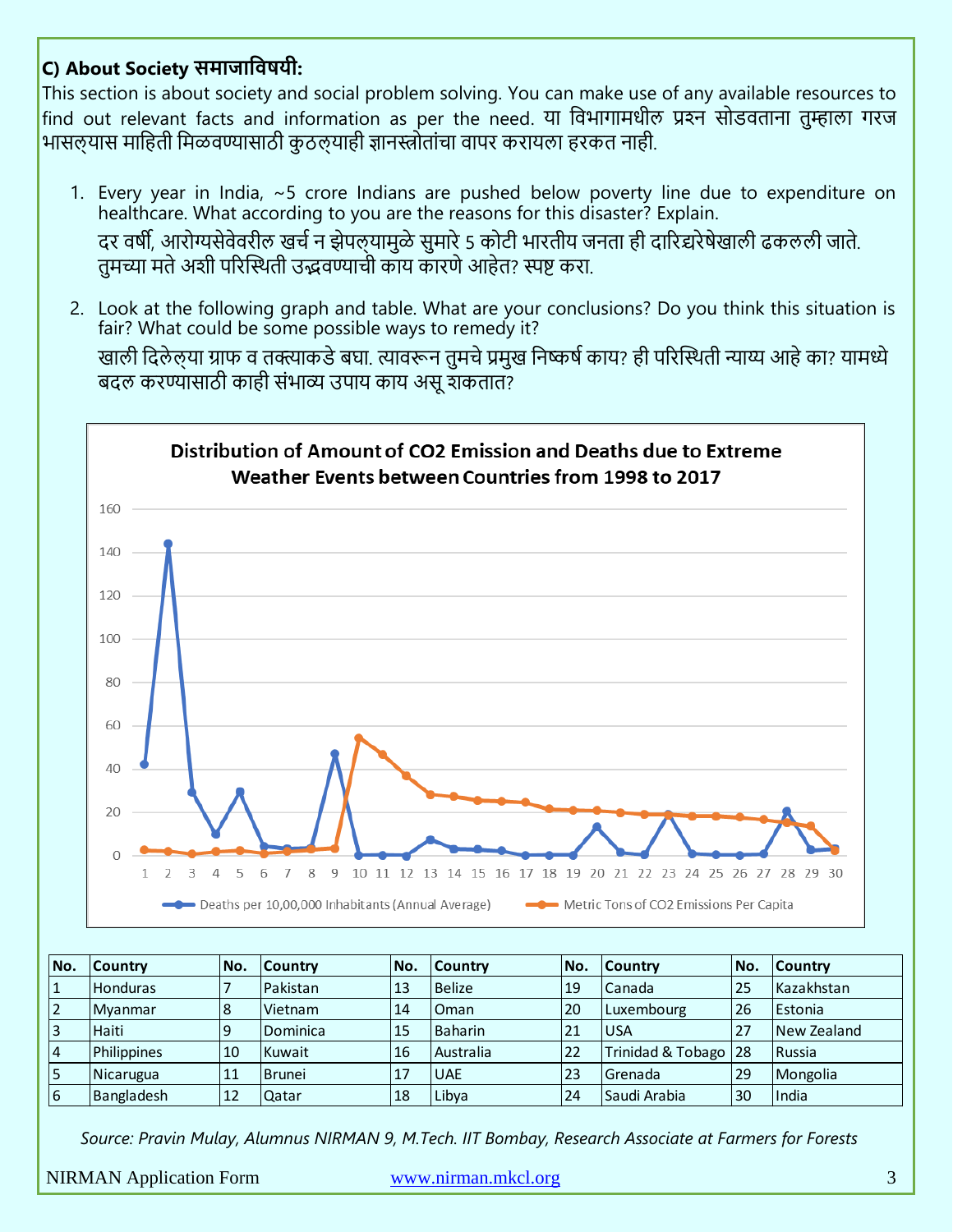3. Suppose after completing your formal education, you are given NIRMAN Fellowship under which you have the opportunity to work fulltime for 1 year on any one social problem. Which specific problem and place would you choose to work on and what concrete steps will you take in the period of one year to solve that problem? Describe your proposed action plan of one year.

असे समजा की तुमचे शिक्षण पूर्ण झालयानंतर तुम्हाला निर्माणतर्फे एक फेलोशिप देण्यात आली ज्याअंतर्गत एक वर्षासाठी पूर्ण वेळ एका सामाजिक प्रश्नावर/समस्येवर काम करायची संधी आहे. तम्ही काम करण्यासाठी कठला नेमका प्रश्न व जागा निवडाल आणि एका वर्षामध्ये तो प्रश्न सोडवण्याच्या दृष्टीने काॅय पावले उचलाल? तुमचा एका वर्षाचा ढोबळ कृती कार्यक्रम सांगा.

#### D) NIRMAN Youth Purpose Questionnaire:

You are almost done now! To complete this last part, please visit NYPQ Questionnaire. Please enter the exact same personal details as filled in this form which will enable us to track and match your answers. You will then be prompted with a series of thought-provoking selfrating questions. Please choose the rating/options that are most applicable to you and finally click the submit button. Your answers will reach us and at the same time you will get an interesting report about yourself!

#### **Important Note:**

#### Your application will be considered complete only after you have finished answering all the above questions in this Application Form as well as the NIRMAN Youth Purpose Questionnaire.

Hope you enjoyed thinking and answering the questions in the NIRMAN Application Form! Over the years, ~7500 youth across India have responded to these questions (or their earlier version) and have often told us that irrespective of their further selection in the NIRMAN process, the questions helped them contemplate about their lives. We trust that you too had a similar experience! Look forward to meeting you soon in the interviews!

Thank you for your time, energy & dedication!